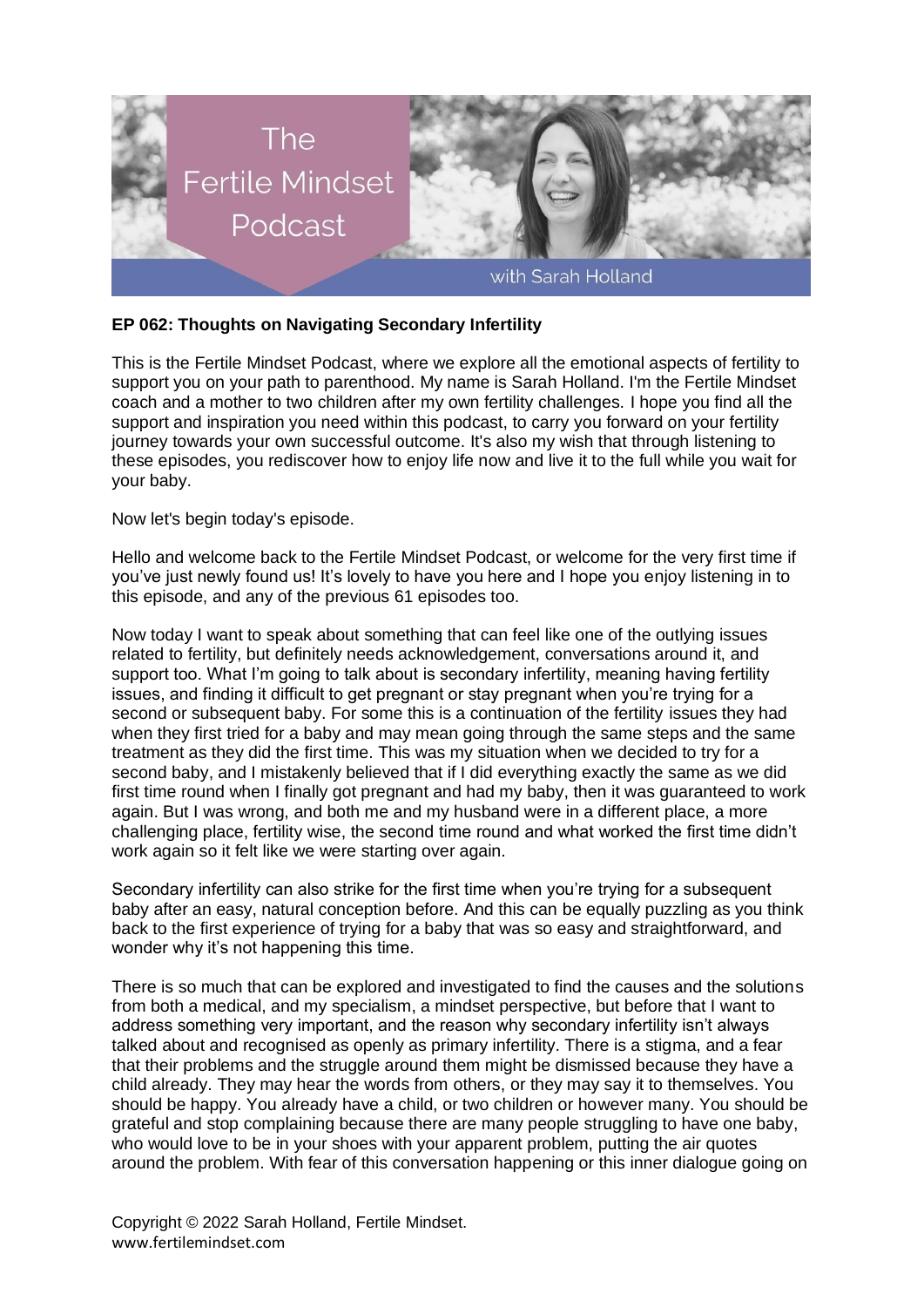in their minds, is it any wonder that many people keep quiet about their fertility issues second time round?

I had an interaction with someone dealing with secondary infertility many years ago, that showed me how painful and vulnerable we can feel when we don't feel heard or understood, and how this can make us lash out to try and protect our tender emotions.

It was about 15 years ago when I was very newly pregnant with my first baby. I think I was 8 or 9 weeks pregnant after two and a half years of trying, a couple of early pregnancy losses, and currently having treatment to help me stay pregnant that time. I was both nervous and excited, and happy to be meeting up with some friends who had supported me through my fertility struggles and knew about my pregnancy when I hadn't made it public knowledge yet. They were quietly excited with me, and it was lovely to be able to share my news, if a little tentatively. One of those friends was also trying for her second baby. And when we had a moment alone, she said to me "you know it's so much harder when you're trying for a second baby and it's not happening, because I know now what I'm missing out on." At the time I was shocked, I had no idea what to say to her. She had a beautiful toddler aged daughter who I knew she desperately wanted to give a sibling, and I could see how her pain was different to mine. But to say that she knew it was harder for her than it was for me. That floored me.

Now, looking back, I can see that she could have been coming from anywhere with those comments. And I know how hard it is for people dealing with secondary infertility to ask for or receive the support and understanding they need and deserve. So, whilst her way of asking for support was kind of heavy handed, I can see where she was coming from.

What I want the main message of this podcast to be today is that if you are facing secondary infertility, or you know anyone who is, let's have compassion and understanding of whatever you, or they, are feeling. There is no wrong or right way to feel when you struggle to have a baby, whether that's for the first time or not. The emotional experience is different for everyone depending on your own history, your story, your own personal triggers and vulnerabilities. So, let's stop expecting everyone to act and react in the ways we think they should.

When we start to accept that a person's pain and their experience of it is their business and not ours, we can leave space for more kindness and compassion. And equally when you're experiencing secondary infertility yourself, be kind, be gentle, listen to what your heart is telling you. You may be telling yourself you should be grateful that you already have a child, but if there is pain there, it's there for a reason. Listen carefully, journal your thoughts, speak to a trusted friend or a therapist and let those thoughts and emotions be heard.

I have supported women who are trying for a baby for the first time, for their second, third or fourth baby, and I always listen to them. I have been on my own fertility journey, yes but my experience is not their experience. Your experience is not mine or anyone else's, so it's so important that we listen. We don't assume or make judgments about whether or not you should feel a certain way. For true emotional healing, that will lead to a calm, focused mind and greater resilience and strength, we first need to allow, recognise, and acknowledge exactly what we are feeling. So, that would be the first and very important step I'd recommend for you.

You can start by writing in a journal, and then talk to someone if you feel comfortable doing so. But take that step, whatever it is, and start recognising how you feel and knowing it's ok to feel this way, it's understandable to feel the way you do, whatever anyone else, or your inner critic is saying to you.

The other thing I'd love to talk to you about today in relation to secondary infertility, is what else could be going on with you that makes it perhaps even harder to have a baby second

Copyright © 2022 Sarah Holland, Fertile Mindset. www.fertilemindset.com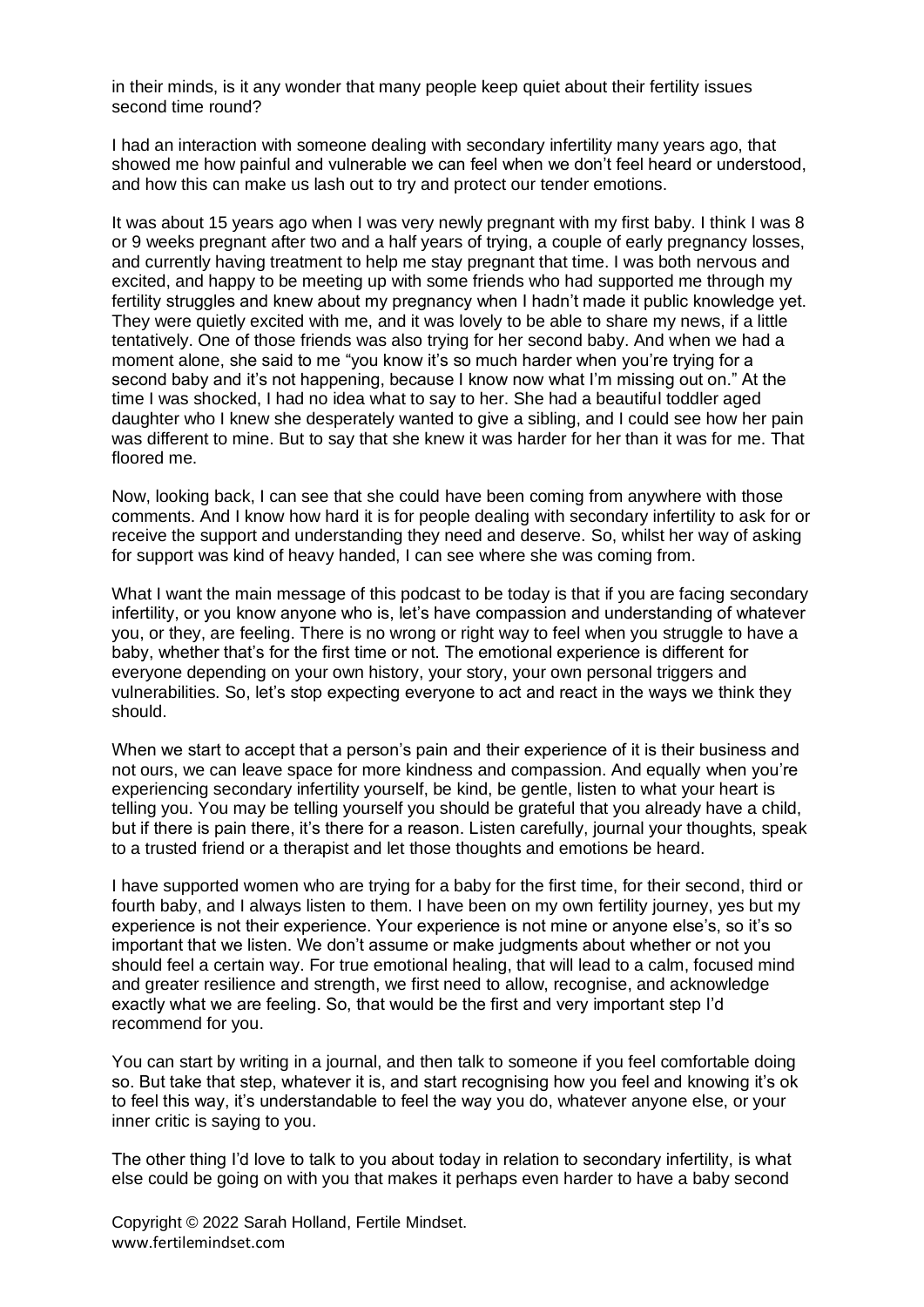time round. Now, I said earlier that we did everything the same second time round and expected to get pregnant again. But that's not strictly true, and I can see, now I have some distance, that there were marked differences in the way I tried for my first baby with the way I tried for the second. First time round, and for several months before we conceived, we were both following a strict fertility diet protocol, taking the best supplements, and for 3 months before I had weekly acupuncture and my husband had regular acupuncture too. The second time felt so different. We definitely wanted a second baby, that wasn't in any doubt at all, at any point, but we were also now parents to a baby who didn't sleep much, I worked less so we had less disposable income and our focus was split between caring for our baby and trying to conceive another. So I didn't commit to the weekly acupuncture. I actually had one, single session of Acupuncture! And any efforts with our diet this time round were probably negated by the severe lack of sleep. We were tired and depleted, and our fertility test results showed that. A borderline poor sperm count for him and not great progesterone levels for me had both dramatically plummeted and it felt like an uphill struggle to get pregnant again.

Whilst all that was going on due to us now being parents, as well as a couple who wanted another baby, there was another big factor at play for me that I can see now really impacted on my ability to fully engage with trying to conceive second time round.

We had said, since a year or so into our fertility journey, that we would try for 5 years and then we would adopt a child instead. That seemed like a good amount of time, and we were as excited about the idea of adopting as we were about having our own biological child. So, as we began, second time round, we were already two and a half years into the 5 years. And as the months and then years passed, I could feel myself getting closer and closer to the 5 years and my connection to adopting strengthened, until I could feel my interest in conceiving again fading away. It was quite remarkable, and I know very unique to me, to us and our own fertility journey. But I see now that that connection to adopting stopped me from committing 100% to conceiving again. And that's ok, it was our path to parenthood, and it did result in us finally having two children, one through birth and one through adoption.

So, my question to you is: what could be getting in the way of trying to conceive a second time round? What plans, thoughts, experiences or fears could be acting as a block in some way? Whenever I talk to someone who is struggling second time round when they didn't for their first, I ask them about their experience of pregnancy, or birth, and of new motherhood. Did it go how they expected? Were there any surprises? How do they feel looking back on their pregnancy, giving birth, and the first few weeks and months of parenting a newborn? And how does it feel to think about doing all of this again?

There can be unexplored and unhealed trauma around these experiences and memories that leave them feeling in two minds. They do want a baby, but at the same time they are dreading being pregnant again for whatever reason.

Where pregnancy was hard, maybe with health challenges along the way, or the birth didn't go the way they hoped it would and there may be trauma there, or the early days of motherhood were way harder than they expected. All of these are worth exploring and healing. I cannot emphasise this enough. If your heart is taking you one way towards your baby, but your mind and body are holding on to trauma that makes it feel scary, dangerous even, then you're going to feel this push-pull towards and away from having another baby.

Does that sound at all familiar to you? Now, EFT, Tapping is a fantastic tool to support you with any thoughts or fears around fertility, and to do any healing you need to, to feel comfortable moving ahead to have another baby. And if you haven't ever used EFT, or don't even know what it is, or you haven't yet used it for fertility support, then do join us in the Fertile Mindset Sanctuary where you'll receive tuition on how to use EFT, and then you can use it on anything you feel stuck, overwhelmed or confused with. EFT helps bring you back to your most natural and healthy perspective on whatever issue, whatever challenge you are facing. The Fertile Mindset Sanctuary is the home of EFT for fertility support, and you can

Copyright © 2022 Sarah Holland, Fertile Mindset. www.fertilemindset.com